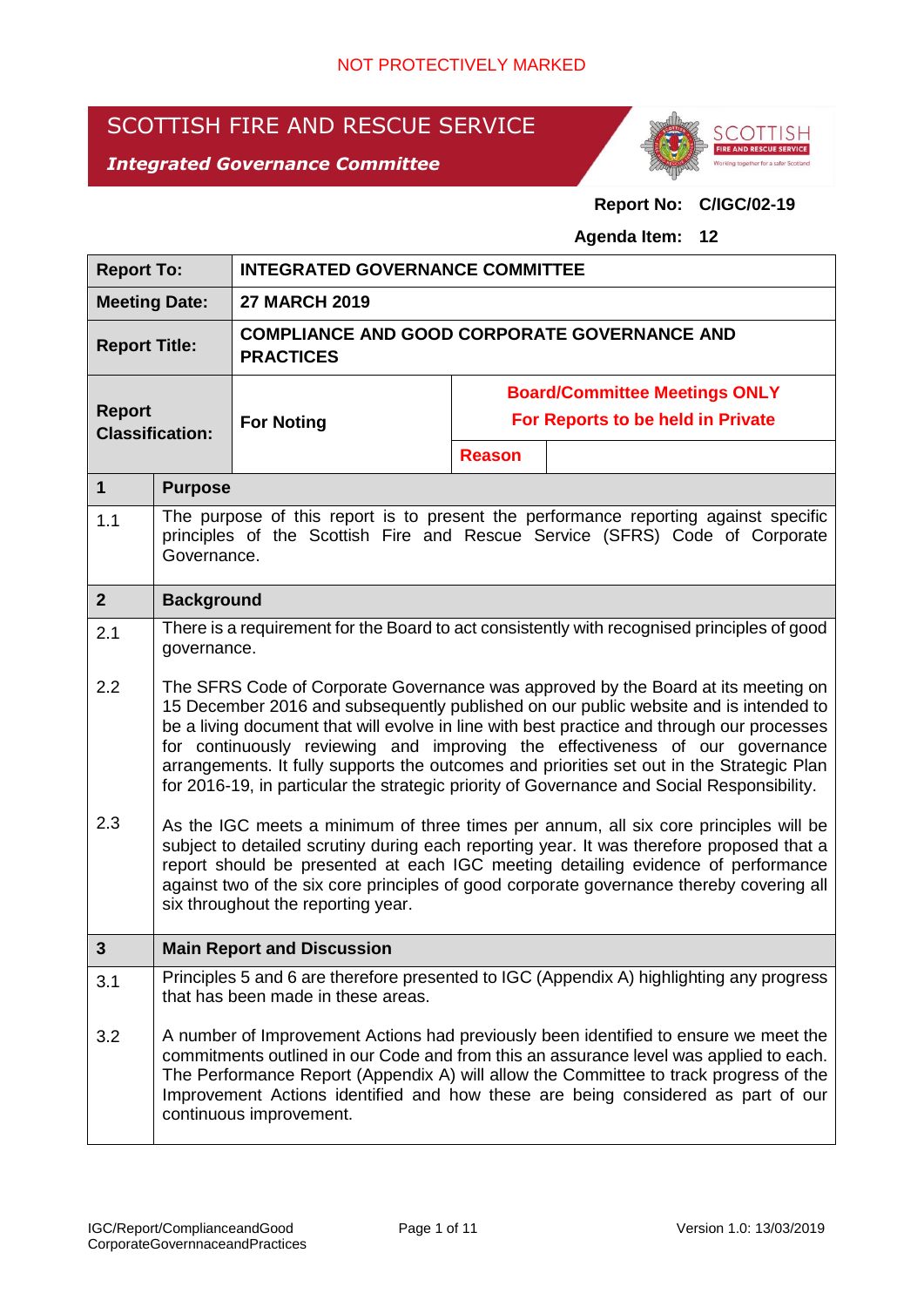| $\overline{\mathbf{4}}$ | <b>Recommendation</b>                                                                                                                                                                                                                                                                                                                                                                                                                                                                                      |  |  |  |  |
|-------------------------|------------------------------------------------------------------------------------------------------------------------------------------------------------------------------------------------------------------------------------------------------------------------------------------------------------------------------------------------------------------------------------------------------------------------------------------------------------------------------------------------------------|--|--|--|--|
| 4.1                     | The Committee are invited to note the comments and progress made against the<br>Improvement Actions and provide any feedback as necessary. These are all detailed<br>within the Performance Report (Appendix A) for each Principle.                                                                                                                                                                                                                                                                        |  |  |  |  |
| $5\phantom{.0}$         | <b>Key Strategic Implications</b>                                                                                                                                                                                                                                                                                                                                                                                                                                                                          |  |  |  |  |
| 5.1<br>5.1.1            | <b>Financial</b><br>There are no key strategic financial implications arising from the recommendations set<br>out in this paper.                                                                                                                                                                                                                                                                                                                                                                           |  |  |  |  |
| 5.2<br>5.2.1            | Legal<br>Whilst there is no legal requirement to have a Code of Governance within SFRS, the<br>adoption of the proposed Code is intended to improve the Board's and its Committees<br>ability to perform its scrutiny role and therefore deliver its statutory duties effectively.                                                                                                                                                                                                                         |  |  |  |  |
| 5.3<br>5.3.1            | <b>Performance</b><br>The information obtained from the performance reports of the SFRS Code of Corporate<br>Governance will be outlined within the Annual Governance Statement provided by the<br>Accountable Officer to the ARAC. Any assurance gaps identified from these reviews will<br>form Improvement Actions that will be allocated to Directorates to be addressed as part<br>of business as usual arrangements or alternatively through the Annual Internal Audit Plan,<br>as deemed necessary. |  |  |  |  |
| 5.4<br>5.4.1            | <b>Environmental &amp; Sustainability</b><br>There are no key strategic environmental and sustainability implications arising from the<br>recommendations set out in this paper.                                                                                                                                                                                                                                                                                                                           |  |  |  |  |
| 5.5<br>5.5.1            | <b>Workforce</b><br>There are no key strategic workforce implications arising from the recommendations set<br>out in this paper.                                                                                                                                                                                                                                                                                                                                                                           |  |  |  |  |
| 5.6<br>5.6.1            | <b>Health &amp; Safety</b><br>There are no key strategic health and safety implications arising<br>from<br>the<br>recommendations set out in this paper.                                                                                                                                                                                                                                                                                                                                                   |  |  |  |  |
| 5.7<br>5.7.1            | <b>Timing</b><br>This report has been produced to support the arrangements approved by SFRS Board at<br>its meeting on 29 June 2017 for the effective monitoring and scrutiny of the approved<br>SFRS Code of Corporate Governance. It will also be used to form a report on the overall<br>effectiveness of the Code of Corporate Governance within the Annual Governance<br>Statement presented to the Audit and Risk Assurance Committee (ARAC) and<br>subsequently the Board for approval.             |  |  |  |  |
| 5.8<br>5.8.1            | <b>Equalities</b><br>The existing Equality Impact Assessment - Board Operating Arrangements, has been<br>reviewed and there are no issues arising from the matters raised within this report.                                                                                                                                                                                                                                                                                                              |  |  |  |  |
| 5.9<br>5.9.1            | <b>Information Governance</b><br>Following this review The Code will be updated as required.                                                                                                                                                                                                                                                                                                                                                                                                               |  |  |  |  |
| 5.10<br>5.10.1          | <b>Risk</b><br>There are no key strategic risk implications arising from the recommendations set out in<br>this paper.                                                                                                                                                                                                                                                                                                                                                                                     |  |  |  |  |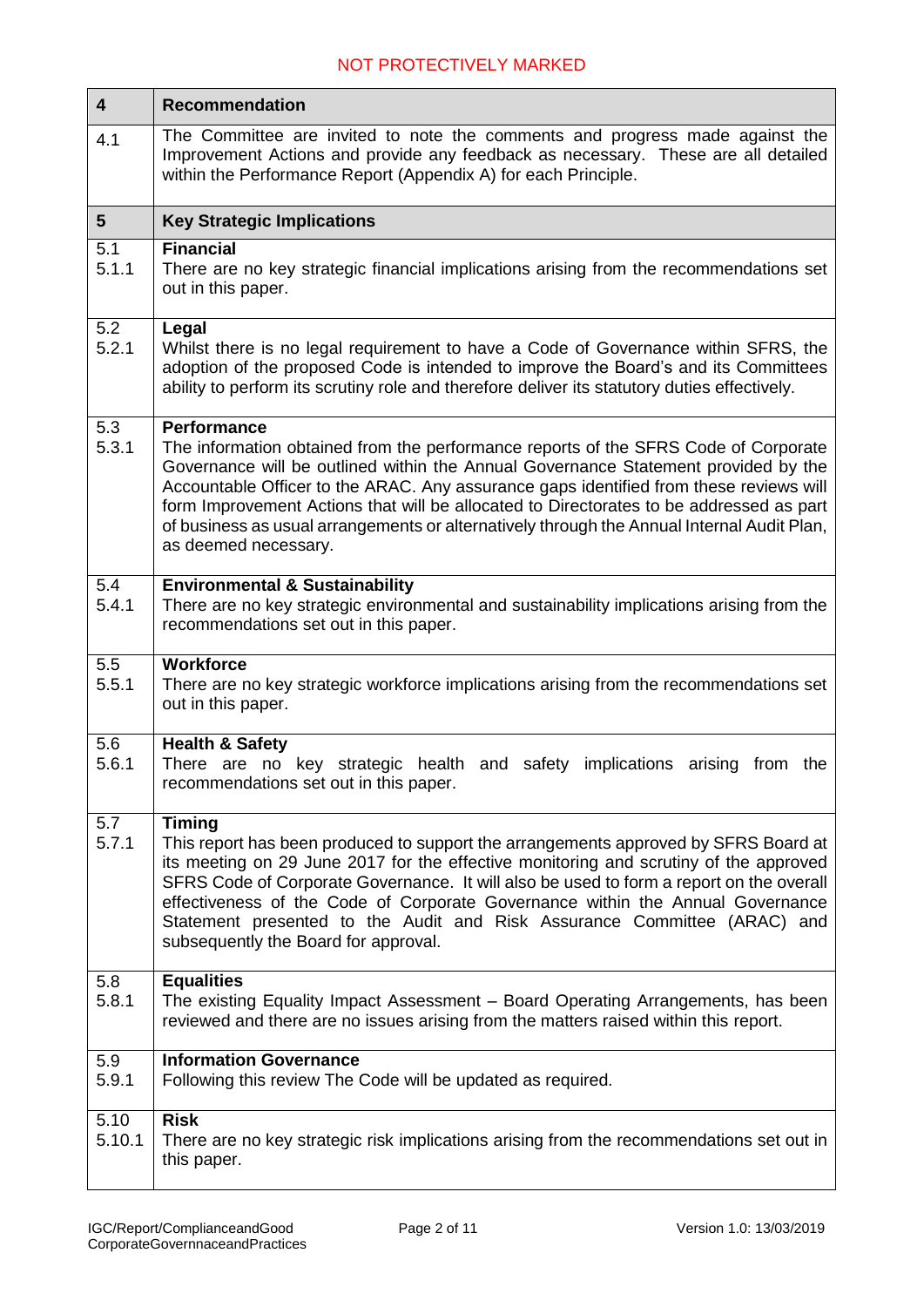| 5.11<br>5.11.1                                                                                                                                                                                                                                                                                                                                                                                                                                                                                                                                                                                                                                              | <b>Communications &amp; Engagement</b><br>Engagement has taken place with the Board and the IGC regarding arrangements for<br>monitoring and scrutiny of SFRS Code of Corporate Governance. An overview of this will<br>be incorporated within future Annual Governance Statements and reported to ARAC and<br>the Board. Updates from IGC will be provided to the Board. |                                                                |                     |                               |  |
|-------------------------------------------------------------------------------------------------------------------------------------------------------------------------------------------------------------------------------------------------------------------------------------------------------------------------------------------------------------------------------------------------------------------------------------------------------------------------------------------------------------------------------------------------------------------------------------------------------------------------------------------------------------|---------------------------------------------------------------------------------------------------------------------------------------------------------------------------------------------------------------------------------------------------------------------------------------------------------------------------------------------------------------------------|----------------------------------------------------------------|---------------------|-------------------------------|--|
| 5.12<br>5.12.1                                                                                                                                                                                                                                                                                                                                                                                                                                                                                                                                                                                                                                              | <b>Training</b><br>There are no key strategic training implications arising from the recommendations set out<br>in this paper.                                                                                                                                                                                                                                            |                                                                |                     |                               |  |
| 6                                                                                                                                                                                                                                                                                                                                                                                                                                                                                                                                                                                                                                                           | <b>Core Brief</b>                                                                                                                                                                                                                                                                                                                                                         |                                                                |                     |                               |  |
| 6.1                                                                                                                                                                                                                                                                                                                                                                                                                                                                                                                                                                                                                                                         | Not Applicable.                                                                                                                                                                                                                                                                                                                                                           |                                                                |                     |                               |  |
| $\overline{7}$                                                                                                                                                                                                                                                                                                                                                                                                                                                                                                                                                                                                                                              |                                                                                                                                                                                                                                                                                                                                                                           | <b>Appendices/Further Reading</b>                              |                     |                               |  |
| 7.1                                                                                                                                                                                                                                                                                                                                                                                                                                                                                                                                                                                                                                                         |                                                                                                                                                                                                                                                                                                                                                                           | Appendix A - Code of Corporate Governance - Performance Report |                     |                               |  |
| 7.2                                                                                                                                                                                                                                                                                                                                                                                                                                                                                                                                                                                                                                                         | published<br>version<br>of<br><b>SFRS</b><br>Code<br>Link<br>to<br>of<br>Corporate<br>Governance:<br>https://www.firescotland.gov.uk/media/1133907/sfrs_code_of_corporate_governance_v<br>3.0_september_2018_.pdf                                                                                                                                                         |                                                                |                     |                               |  |
| <b>Prepared by:</b>                                                                                                                                                                                                                                                                                                                                                                                                                                                                                                                                                                                                                                         |                                                                                                                                                                                                                                                                                                                                                                           | Alasdair Cameron, Group Manager, Board Support Team            |                     |                               |  |
| Mark McAteer, Director of Strategic Planning, Performance and<br><b>Sponsored by:</b><br>Communications                                                                                                                                                                                                                                                                                                                                                                                                                                                                                                                                                     |                                                                                                                                                                                                                                                                                                                                                                           |                                                                |                     |                               |  |
| <b>Presented by:</b><br>Alasdair Cameron, Group Manager, Board Support Team                                                                                                                                                                                                                                                                                                                                                                                                                                                                                                                                                                                 |                                                                                                                                                                                                                                                                                                                                                                           |                                                                |                     |                               |  |
|                                                                                                                                                                                                                                                                                                                                                                                                                                                                                                                                                                                                                                                             | <b>Links to Strategy</b>                                                                                                                                                                                                                                                                                                                                                  |                                                                |                     |                               |  |
| This links to SFRS Strategic Plan 2016-19 through our priorities of Governance and Social<br>Responsibility, incorporating the following associated key strategic objectives:<br>We will continue to ensure that our decision making processes are transparent and<br>evidence led.<br>We will develop a performance framework that enables the effective management of risk<br>$\bullet$<br>and supports effective scrutiny, challenge and improvement.<br>We will embed effective communication and engagement in all that we do.<br>We will continue to explore how we maximise efficiency and productivity within our<br>organisation and partnerships. |                                                                                                                                                                                                                                                                                                                                                                           |                                                                |                     |                               |  |
|                                                                                                                                                                                                                                                                                                                                                                                                                                                                                                                                                                                                                                                             |                                                                                                                                                                                                                                                                                                                                                                           | <b>Governance Route for Report</b>                             | <b>Meeting Date</b> | <b>Comment</b>                |  |
| <b>Integrated Governance Committee</b>                                                                                                                                                                                                                                                                                                                                                                                                                                                                                                                                                                                                                      |                                                                                                                                                                                                                                                                                                                                                                           |                                                                | 04 October 2018     | For Noting (Principles 1 & 2) |  |
| <b>Integrated Governance Committee</b>                                                                                                                                                                                                                                                                                                                                                                                                                                                                                                                                                                                                                      |                                                                                                                                                                                                                                                                                                                                                                           |                                                                | 17 January 2019     | For Noting (Principles 3 & 4) |  |
| 27 March 2019<br><b>Integrated Governance Committee</b>                                                                                                                                                                                                                                                                                                                                                                                                                                                                                                                                                                                                     |                                                                                                                                                                                                                                                                                                                                                                           |                                                                |                     | For Noting (Principles 5 & 6) |  |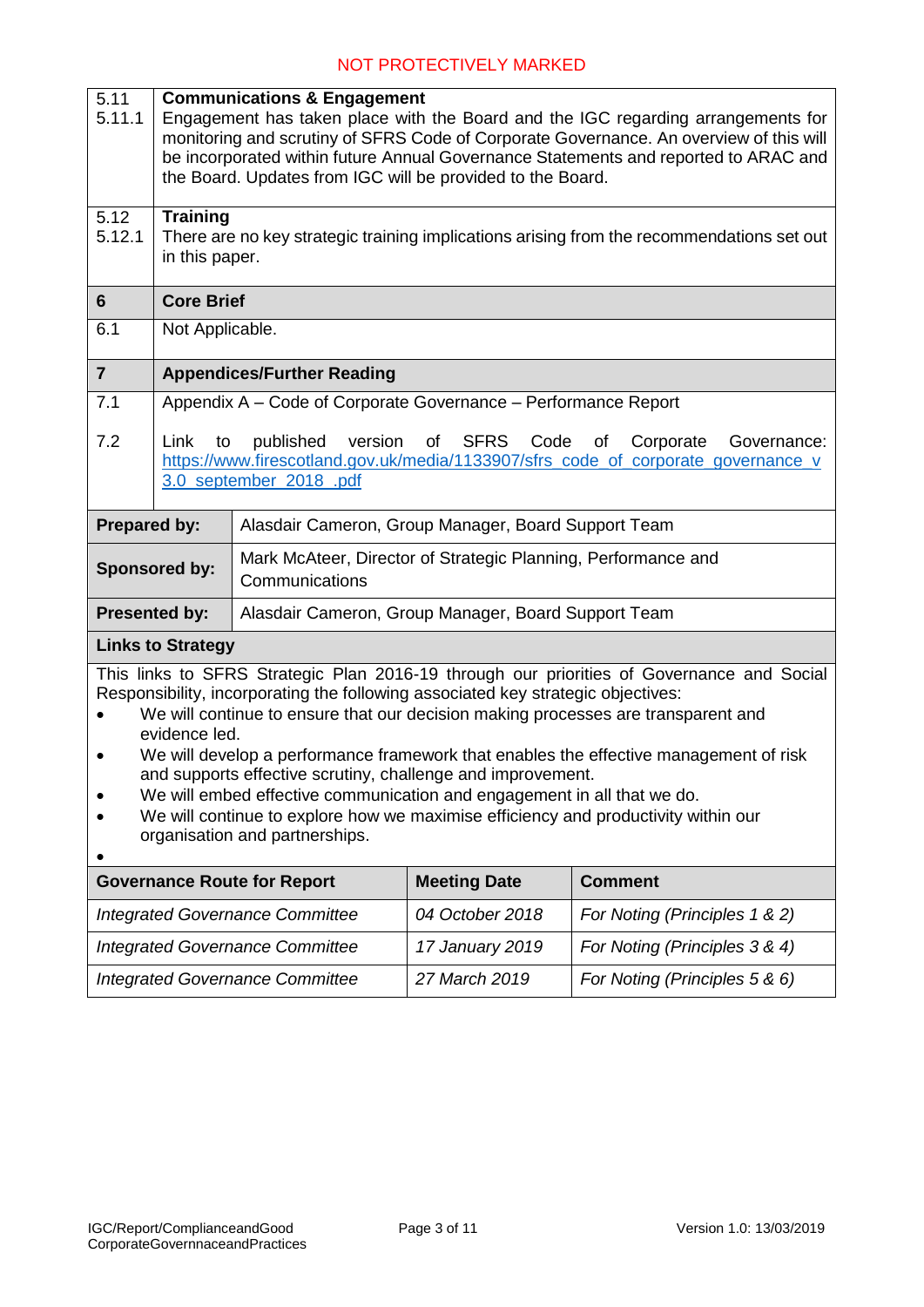**APPENDIX A**

# **Scottish Fire and Rescue Service (SFRS) Code of Corporate Governance Performance Report**

#### **Background and Purpose**

Assurance categories are applied to each of the commitments made within The Code to provide an indication of the strength of the control in place and enable progress against each of these to be easily monitored and reviewed. No improvement actions will be removed from the log or intended completion dates extended until approval has been sought from the Committee.

The status of Assurance levels are categorised as follows:

| <b>Assurance Categories - Key</b> |                                                         |
|-----------------------------------|---------------------------------------------------------|
| <b>Substantial Assurance</b>      | Controls are robust and well managed                    |
| Reasonable Assurance              | <u>l Controls are adequate but require improvement</u>  |
| <b>Limited Assurance</b>          | Controls are developing but weak                        |
| <b>Insufficient Assurance</b>     | Controls are not acceptable and have notable weaknesses |

#### **Improvement Actions/Recommendations**

# **This Performance Report specifically focuses and provides an update in relation to Principles 5 & 6**

Since the last report 1 Limited Assurances have now been increased to Reasonable. 1 Reasonable Assurances have also increased and are now considered Substantial.

At present a total of 0 have Insufficient Assurance, 0 have Limited Assurance, 3 have Reasonable Assurance and 10 have Substantial Assurance.

Areas for improvement will continue to be monitored and carried forward, with progress presented to the IGC as part of the cyclical process.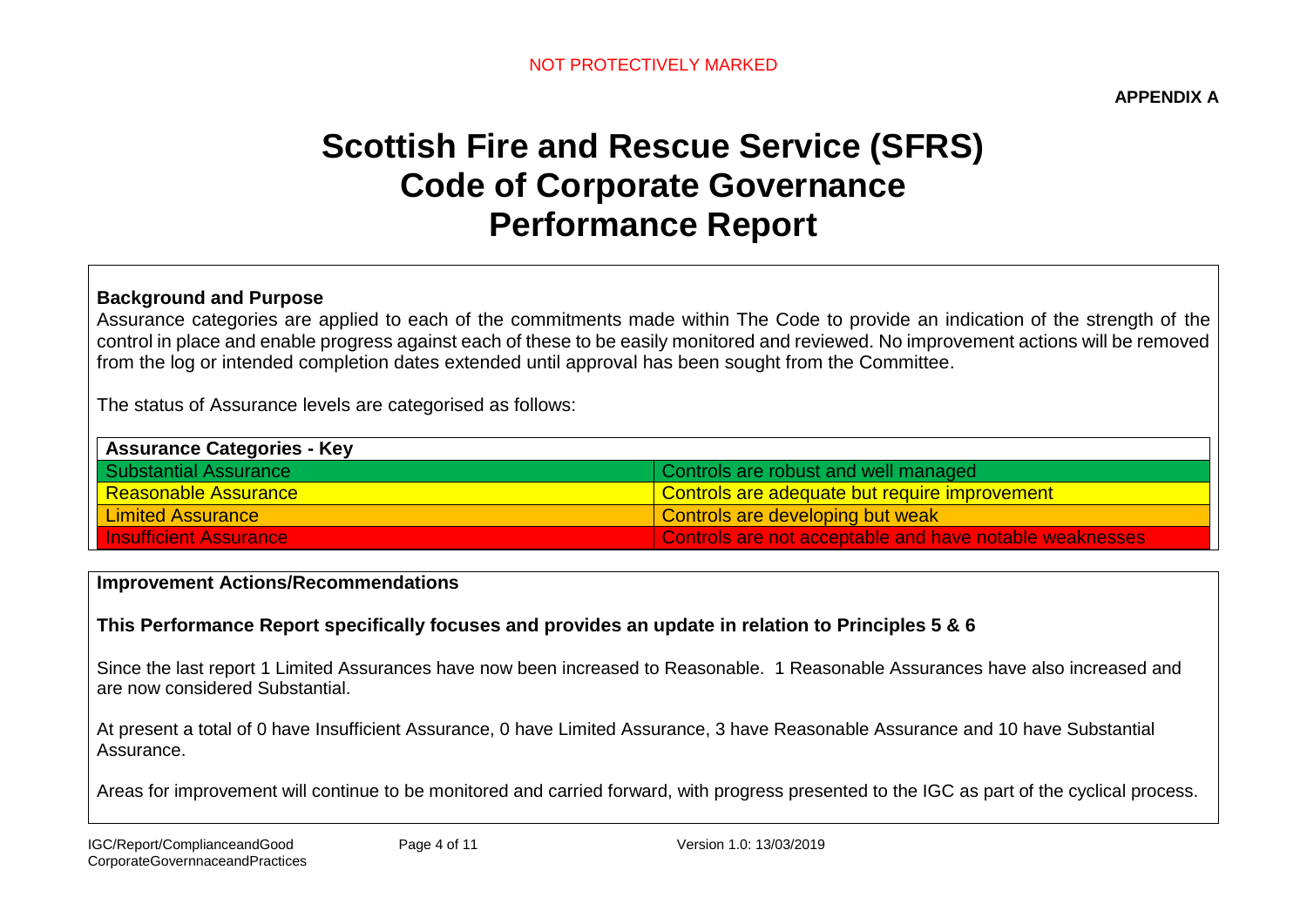#### **FOREWORD**

Good corporate governance is fundamental to any effective organisation and is at the heart of good public services, contributing to the achievement of National Outcome 16 – 'our public services are high quality, continually improving, efficient and responsive to local people's needs'.

This Code of Corporate Governance ('the Code') outlines our commitment to upholding high standards of corporate governance by setting out the principles and supporting characteristics we will apply to ensure we are achieving our intended outcomes while acting in the public interests at all times. It also embodies and supports our values of Safety, Teamwork, Respect and Innovation. In the Scottish Fire and Rescue Service, this means doing the right things, in the right way, for the right people, in a timely, inclusive, open, honest and accountable manner.

The Code concentrates on recognised principles of good governance as its framework. It focuses on the role of the non-executives (the Board) and executives (Strategic Leadership Team) of the SFRS in upholding good corporate governance, and has drawn on best practice from across the public, private and charity sectors. Through this it is intended that we support our greatest asset, our workforce, in the delivery of our services to local outcomes for our communities.

The Code is intended to be a living document and will evolve in line with best practice and through our processes for continuously reviewing and improving the effectiveness of our governance arrangements. It fully supports the outcomes and priorities set out in the Strategic Plan for 2016-19, in particular the strategic priority of Governance and Social Responsibility.

We are confident that this Code will provide further support to enabling good corporate governance within the Scottish Fire and Rescue Service and therefore demonstrate our commitment to delivering our intended outcomes in the best possible manner.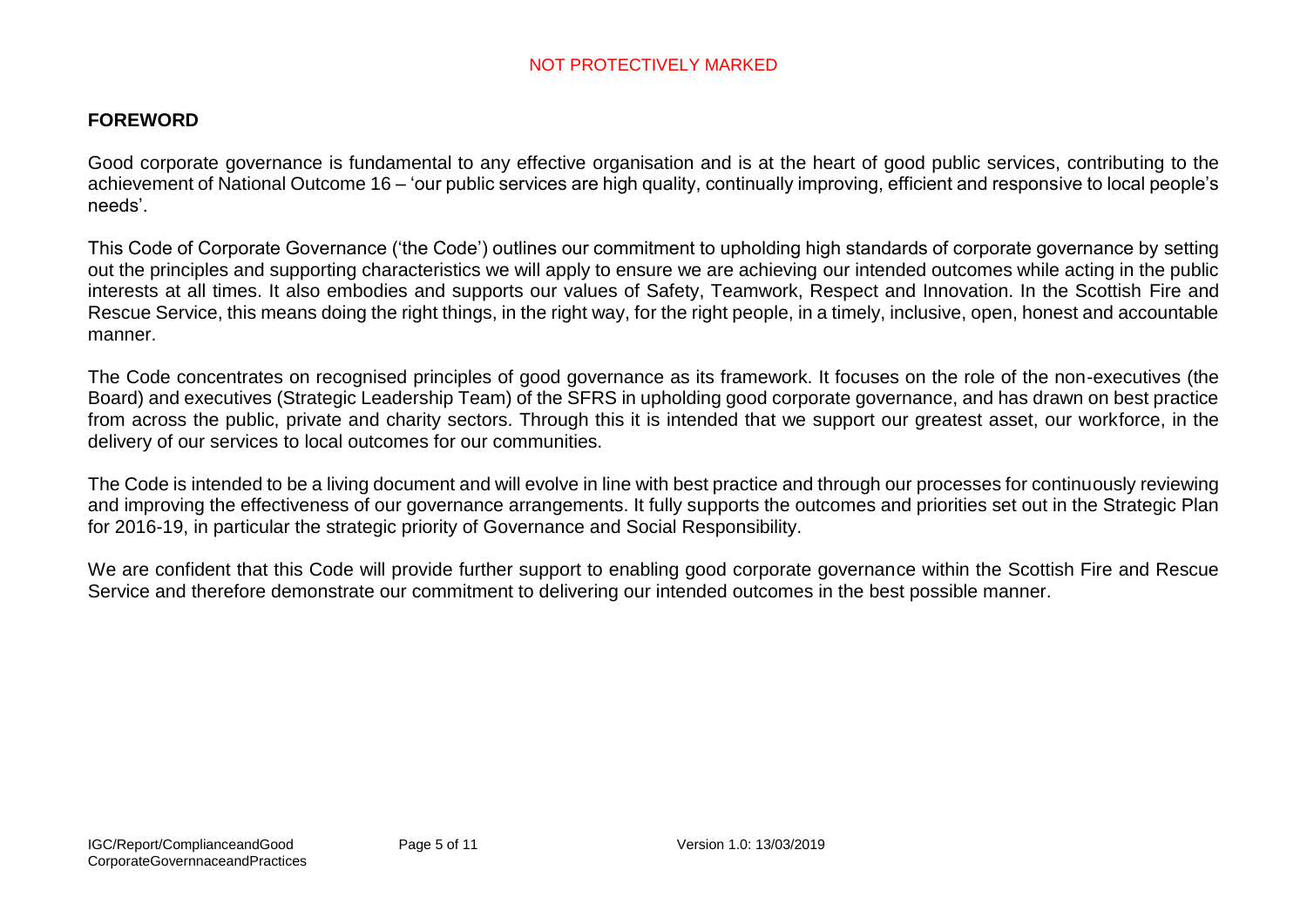# **ABOUT THIS CODE**

# **What is Corporate Governance?**

Corporate governance is the way in which organisations are directed, controlled and led. It defines relationships and the distribution of rights and responsibilities among those who work with and in the organisation, determines the rules and procedures through which the organisation's objectives are set, and provides the means of attaining those objectives and monitoring performance. Importantly, it defines where accountability lies throughout the organisation.

# **Corporate Governance in the Scottish Fire and Rescue Service**

The SFRS meets its corporate governance requirements and expectations in many ways. The Code therefore brings together the various strands of our corporate governance arrangements into one overarching framework document that demonstrates our commitment to upholding good corporate governance.

The focus of the Code is on the Board (Non-executives) and the Strategic Leadership Team (Executives), whereby the Code is designed to assist them in performing their role of directing, controlling and leading the SFRS in a fit and proper manner. The Code will also be cascaded to management who may directly support the Board and Strategic Leadership Team (SLT) in fulfilling this role and our workforce who are integral to achieving improved local outcomes through the delivery of our priorities and strategic objectives.

By following the Code, we aim to deliver high standards of corporate governance, which we believe will lead to better service delivery and ultimately, better outcomes for the communities of Scotland. We are responsible for ensuring that we deliver our services in accordance with the law and our statutory responsibilities, that we safeguard and properly account for public money and that this money is used in accordance with Best Value principles. The Code sets out the manner in which we will operate to meet these responsibilities and therefore maintain public confidence in the SFRS as a public body.

At the heart of the Code lies six core principles of good corporate governance, each with its supporting characteristics that outline how we will demonstrate application of the principles. The six principles we have adopted are taken from the 'Good Governance Standard for Public Services'. By adopting these principles we will be acting consistently with the principles of good governance, a requirement of the Fire (Scotland) Act 2005, as amended by the Police and Fire Reform (Scotland) Act 2012 and following best practice promoted by the Scottish Government in publications such 'On Board: a Guide for Board Members of Public Bodies in Scotland'.

Using the six principles of good corporate governance as a basis for the Code's framework, provides us with a sound structure to assess and ultimately report on the effectiveness of our corporate governance in the Annual Governance Statement. Internal audit and external audit will also benefit from the Code's structured approach, allowing them to direct their independent assurance work on corporate governance more effectively. Our approach to reviewing the Code and reporting its effectiveness is set out on page ten of the Code.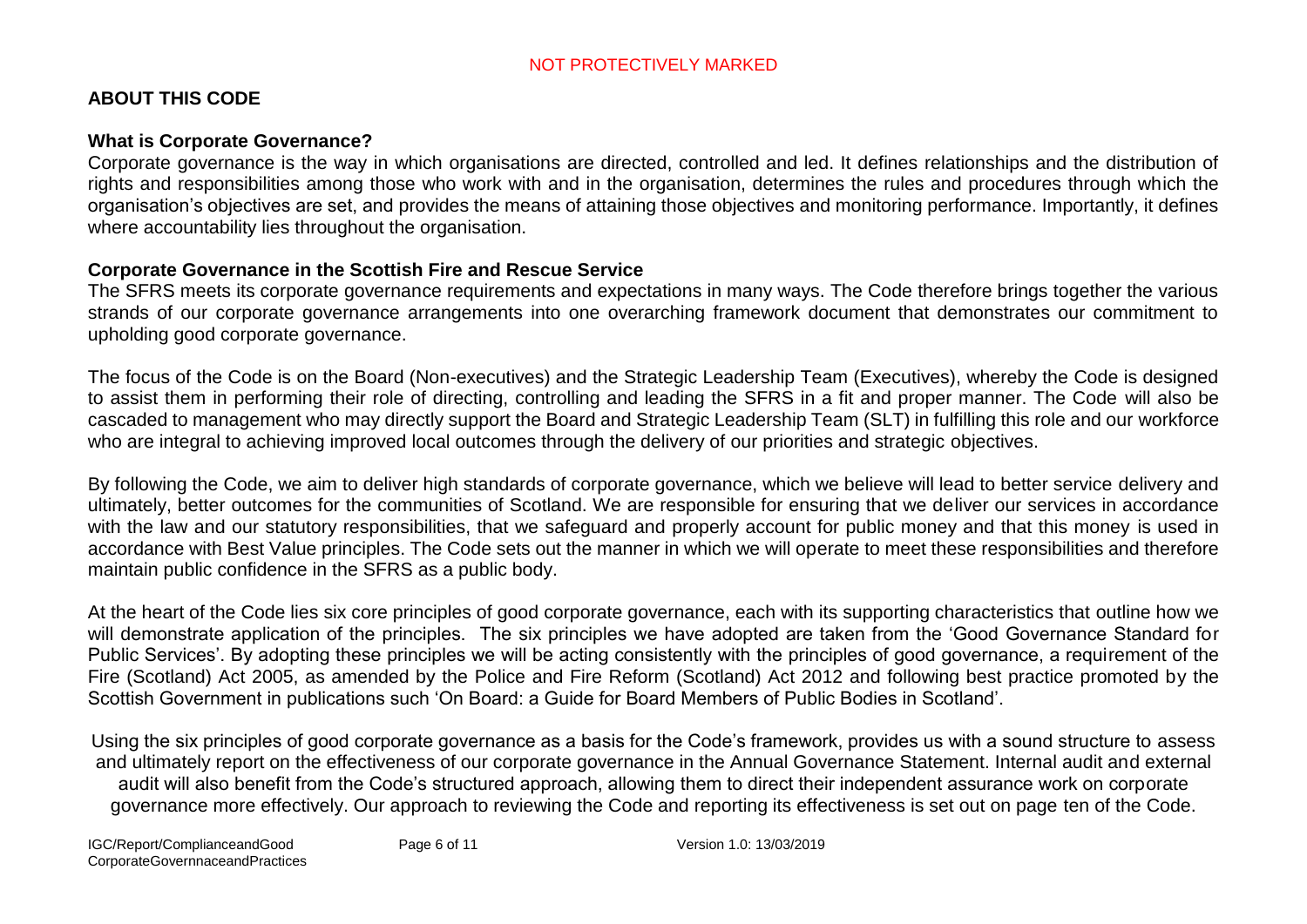# **Principle 5 – We will develop the capacity and capability of the Board and Strategic Leadership Team to be effective**

|                                                                                                                                                                                                                                                                                                                                                                                                                                                                      | What does this mean?                                                                                                                                                                          |                                                |                                              |                                                                                                                                                                                                                                                                                                                                                                                                                                                                                                                                                                                                                                                               |  |  |
|----------------------------------------------------------------------------------------------------------------------------------------------------------------------------------------------------------------------------------------------------------------------------------------------------------------------------------------------------------------------------------------------------------------------------------------------------------------------|-----------------------------------------------------------------------------------------------------------------------------------------------------------------------------------------------|------------------------------------------------|----------------------------------------------|---------------------------------------------------------------------------------------------------------------------------------------------------------------------------------------------------------------------------------------------------------------------------------------------------------------------------------------------------------------------------------------------------------------------------------------------------------------------------------------------------------------------------------------------------------------------------------------------------------------------------------------------------------------|--|--|
| We are:<br>Making sure that Board Members and officers of the SLT have the skills, knowledge and experience they need to<br>$\bullet$<br>perform well and maximise their ability to contribute to improved outcomes.<br>Developing the capability of people with governance responsibilities and evaluating their performance, as individuals<br>and as a group.<br>Striking a balance, in the membership of the Board, between continuity and renewal.<br>$\bullet$ |                                                                                                                                                                                               |                                                |                                              |                                                                                                                                                                                                                                                                                                                                                                                                                                                                                                                                                                                                                                                               |  |  |
|                                                                                                                                                                                                                                                                                                                                                                                                                                                                      | Where is the evidence that shows we are demonstrating this?                                                                                                                                   |                                                |                                              |                                                                                                                                                                                                                                                                                                                                                                                                                                                                                                                                                                                                                                                               |  |  |
| We will:                                                                                                                                                                                                                                                                                                                                                                                                                                                             |                                                                                                                                                                                               | <b>Previous</b><br><b>RAG</b><br><b>Status</b> | <b>Latest</b><br><b>RAG</b><br><b>Status</b> | <b>Comments</b>                                                                                                                                                                                                                                                                                                                                                                                                                                                                                                                                                                                                                                               |  |  |
|                                                                                                                                                                                                                                                                                                                                                                                                                                                                      | Publish on our website, Board and Committee reports<br>relating to the arrangements for annually reviewing Board<br>and Committee effectiveness, and the outcomes of these<br>annual reviews. |                                                | <b>Substantial</b>                           | These are presented to the Board<br>annually - Arrangements for Review of<br><b>Effectiveness of The Board</b>                                                                                                                                                                                                                                                                                                                                                                                                                                                                                                                                                |  |  |
|                                                                                                                                                                                                                                                                                                                                                                                                                                                                      | Have an induction programme in place for any new<br>Members of the Board and SLT.                                                                                                             |                                                | <b>Substantial</b>                           | An induction programme for Board<br>members was developed for the most<br>recent appointments in November 2016.<br>An induction programme for SLT<br>members is being developed over the<br>next year (2017-18) by POD within HR-<br>OD and TED functions. Improvement<br>Action 5.1 (HoF HR-OD) Update Mar'19<br>- There is now a formal induction process<br>for the SFRS. This process has been<br>formulated as a standard process where<br>managers can incorporate the relevant<br>elements, over and above the standard<br>required areas. This process can also be<br>used as the basis for SLT members and<br>was recently utilised following the CO |  |  |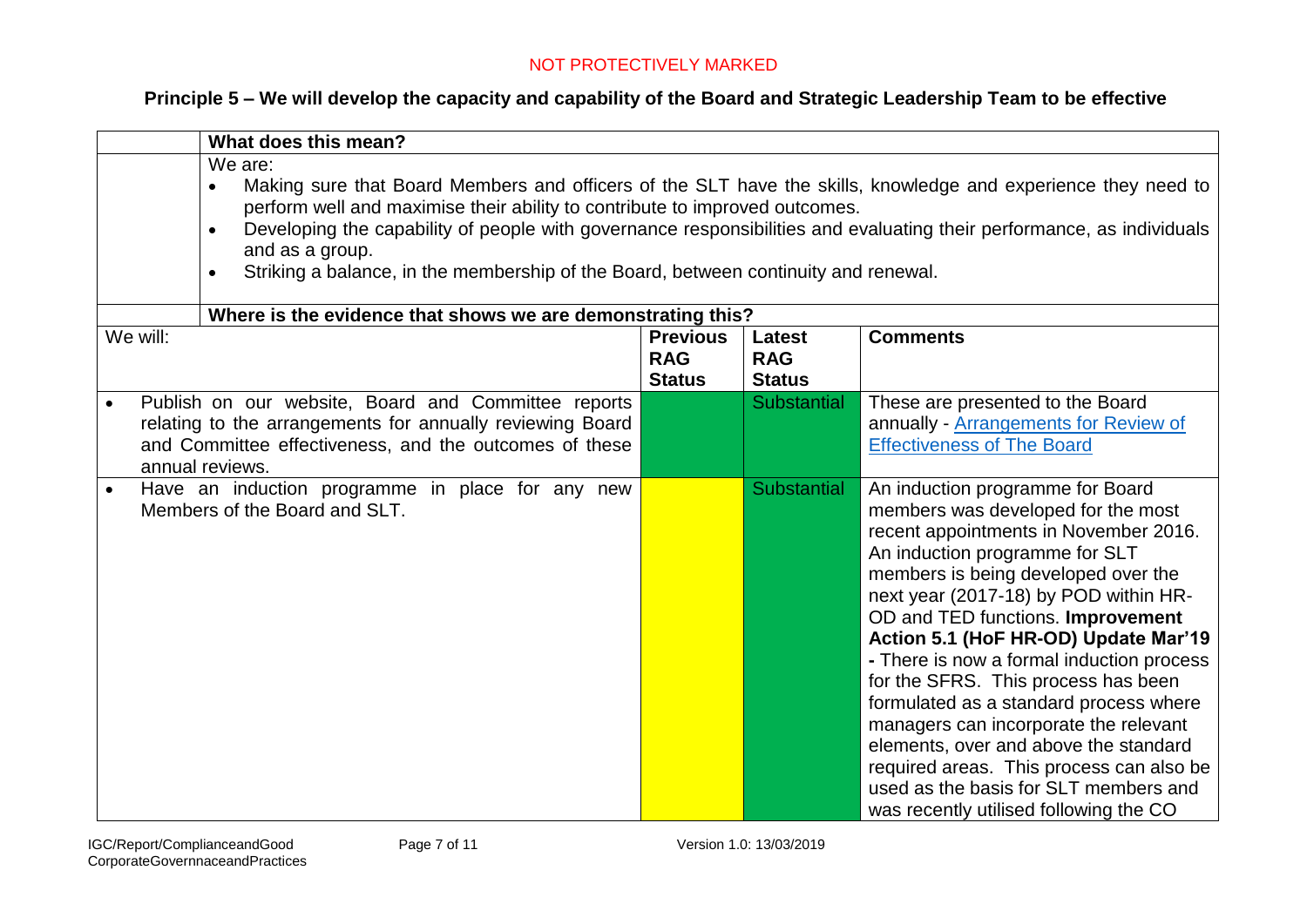|                                                                                                                                                                                                                                                  |                    | appointment. Feedback on the new<br>process will be sought during 2019/20 in<br>relation to effectiveness and benefit for<br>new employees and employees new to<br>role.                                                                                                                                                                                                                                                                                                                                                                                                                                                                                                                                                                                                                               |
|--------------------------------------------------------------------------------------------------------------------------------------------------------------------------------------------------------------------------------------------------|--------------------|--------------------------------------------------------------------------------------------------------------------------------------------------------------------------------------------------------------------------------------------------------------------------------------------------------------------------------------------------------------------------------------------------------------------------------------------------------------------------------------------------------------------------------------------------------------------------------------------------------------------------------------------------------------------------------------------------------------------------------------------------------------------------------------------------------|
| Have a programme of annual appraisals in place for<br>Members of the Board and SLT.                                                                                                                                                              | <b>Substantial</b> | These arrangements are in place for<br>Board and SLT members as intended.                                                                                                                                                                                                                                                                                                                                                                                                                                                                                                                                                                                                                                                                                                                              |
| Develop a Board Member's CPD Framework that will enable<br>them to access professional and personal learning and<br>development opportunities.                                                                                                   | <b>Reasonable</b>  | Develop a programme to enhance Board<br>Member skills matrix aligned to their<br>Appraisals. This is being reviewed with<br>newly appointed Chair of the board and<br>plans being developed for Board and<br>SLT development effectiveness event(s).<br>Work on-going to identify and purchase<br>an Application that will increase access<br>to ICT resources for board members. To<br>help ensure that our Board members are<br>able to develop in role and continue to<br>provide and enhance their leadership,<br>direction and support skills to the SFRS.<br>Further development of this work is<br>essential. Improvement Action 5.2<br>(BST Manager) Update Mar'19 - A<br>SharePoint was developed and went live<br>August '18 for Board members to access<br>development and additional info. |
| Have plans in place for taking positive action to have a<br>membership that is broadly reflective of the wider Scottish<br>Population with a 50:50 gender split by 2020.                                                                         | <b>Substantial</b> | The SFRS have suitable plans in place<br>through their <b>Positive Action</b> and also<br><b>Equal Pay Report</b>                                                                                                                                                                                                                                                                                                                                                                                                                                                                                                                                                                                                                                                                                      |
| Maintain a Board Skills Matrix, linked to our strategic<br>priorities and objectives, for identifying skills gaps and areas<br>of strength and have plans in place for balancing skills and<br>filling skills gaps within reasonable timescales. | <b>Substantial</b> | Within the Arrangements for Review of<br><b>Effectiveness of The Board the</b><br>Competency Based Matrix and self-<br>assessment processes together with the                                                                                                                                                                                                                                                                                                                                                                                                                                                                                                                                                                                                                                          |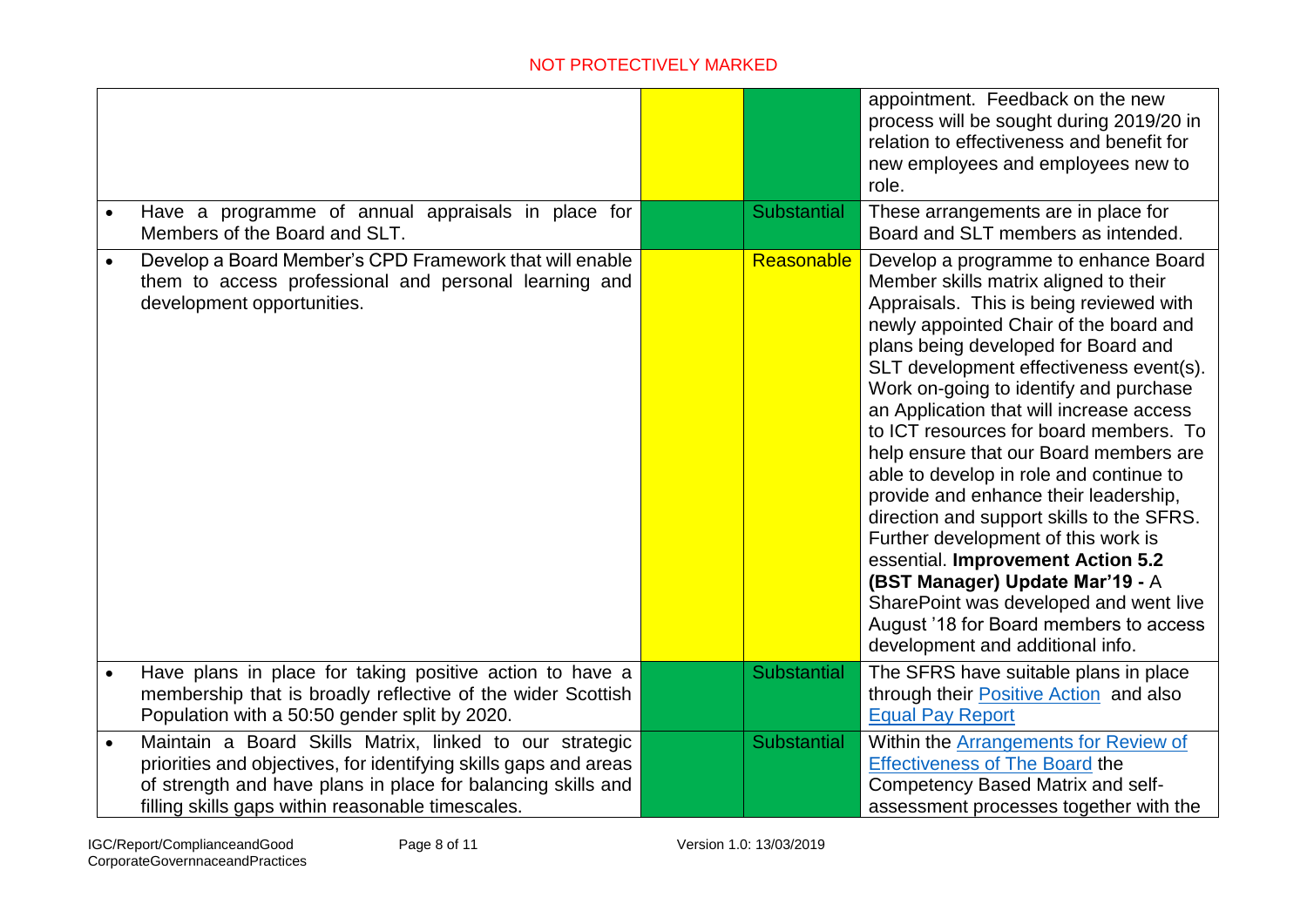|                                                                                                                                                                                                                                                                                                      |                    | annual appraisal ensures skills gaps are<br>identified by the Chair of the Board and<br>working with Scottish Government and<br>the Public Appointments team<br>succession planning is put in place.<br>Strategic Plan 2016-19. This has proved<br>very successful for the recent<br>appointment of 6 new Board members. |
|------------------------------------------------------------------------------------------------------------------------------------------------------------------------------------------------------------------------------------------------------------------------------------------------------|--------------------|--------------------------------------------------------------------------------------------------------------------------------------------------------------------------------------------------------------------------------------------------------------------------------------------------------------------------|
| Maintain a Remuneration, Appointments and Nomination<br>Sub-committee with responsibilities for effective corporate<br>oversight of the succession planning arrangements for<br>Board Members and through the Chair of the Board, provide<br>advice to Ministers about the Board's membership needs. | <b>Substantial</b> | A Remuneration, Appointments and<br>Nomination Sub-committee is well<br>established within the SFRS with a<br>recently reviewed Terms of Review to<br>ensure the work is aligned to the needs.                                                                                                                           |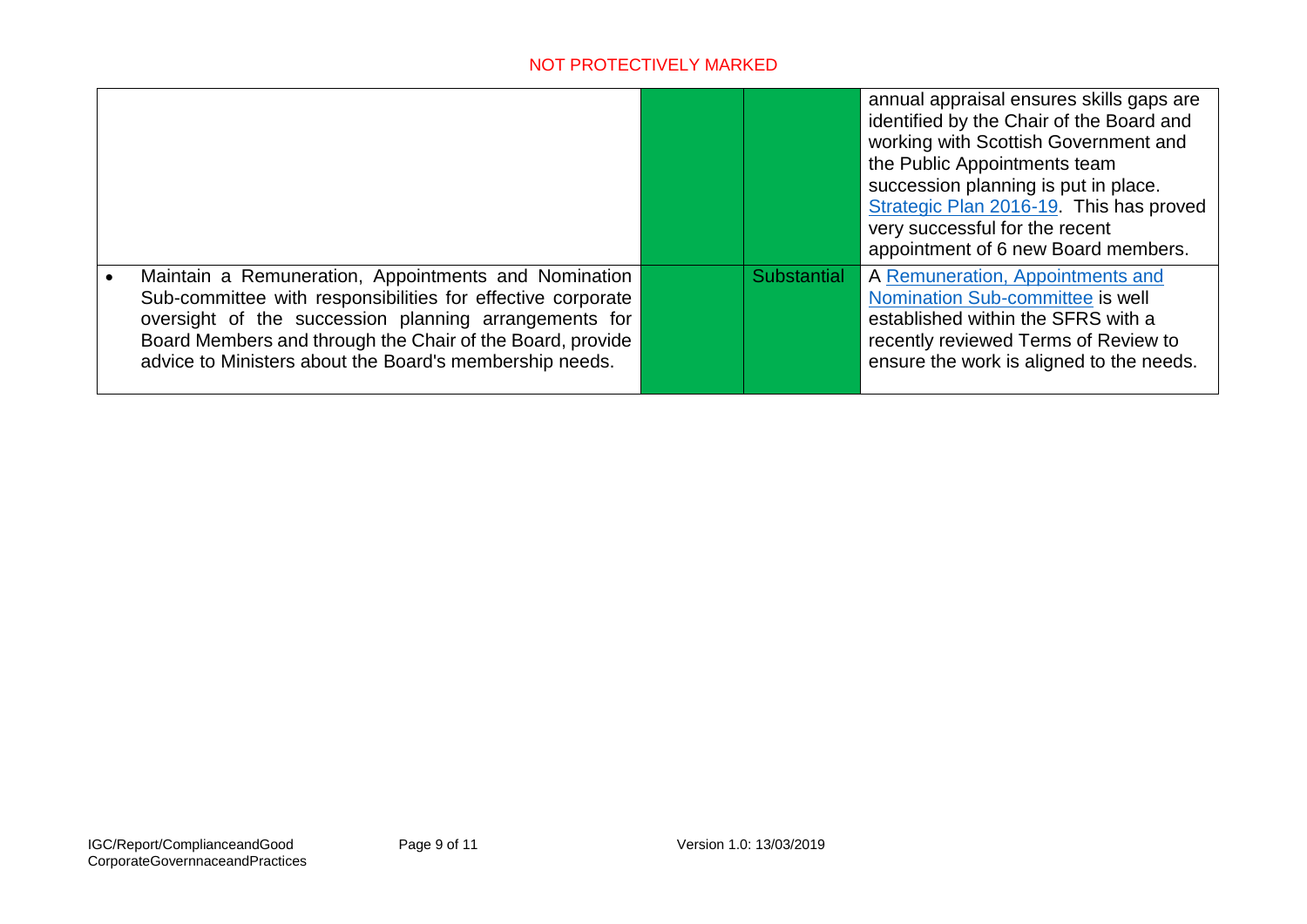# **Principle 6 – We will engage with the communities of Scotland and other stakeholders and make accountability real**

|                                                                                                                                                                                               | What does this mean?                                                                                                                                                                                                                                                                                                                                                      |                                                |                                       |                                                                                                                                                                                                                                                                                                                                                                                             |  |  |
|-----------------------------------------------------------------------------------------------------------------------------------------------------------------------------------------------|---------------------------------------------------------------------------------------------------------------------------------------------------------------------------------------------------------------------------------------------------------------------------------------------------------------------------------------------------------------------------|------------------------------------------------|---------------------------------------|---------------------------------------------------------------------------------------------------------------------------------------------------------------------------------------------------------------------------------------------------------------------------------------------------------------------------------------------------------------------------------------------|--|--|
|                                                                                                                                                                                               | We are:<br>Taking an active and planned approach to dialogue with, and accountability to, the public and stakeholder groups.<br>$\bullet$<br>Encouraging and enabling the participation of communities in public life.<br>Taking an active and planned approach to meet responsibilities to staff.<br>Where is the evidence that shows we are demonstrating this?         |                                                |                                       |                                                                                                                                                                                                                                                                                                                                                                                             |  |  |
| We will:                                                                                                                                                                                      |                                                                                                                                                                                                                                                                                                                                                                           | <b>Previous</b><br><b>RAG</b><br><b>Status</b> | Latest<br><b>RAG</b><br><b>Status</b> | <b>Comments</b>                                                                                                                                                                                                                                                                                                                                                                             |  |  |
| $\bullet$                                                                                                                                                                                     | Publish on our website details of how to make comments,<br>complaints and commendations.<br>This will<br>include<br>arrangements for making contact in person; be letter; by<br>telephone and by completing a web form on the SFRS<br>website.                                                                                                                            |                                                | <b>Substantial</b>                    | Dedicated area within our website<br><b>Contact Details</b><br>Complaint<br><b>Comments and Compliments</b>                                                                                                                                                                                                                                                                                 |  |  |
| Regularly review the accessibility and transparency of our<br>communication methods, using tools such as the Equality<br>and Human Rights Impact Assessment Process and<br>customer feedback. |                                                                                                                                                                                                                                                                                                                                                                           |                                                | <b>Substantial</b>                    | Our communication channels follow good<br>practice in accessibility guidelines. Key<br>communications e.g. Consultations are<br>subject to full E&HR Impact<br><b>Assessments Communication and</b><br><b>Engagement Strategy 2017-2020</b>                                                                                                                                                 |  |  |
|                                                                                                                                                                                               | Measure the success of our engagement through a 'Matrix<br>Approach', including increased engagement through online<br>channels and regular reporting and feedback monitoring of<br>both internal and external engagement meetings. This<br>analysis will allow us to determine both improvements in<br>engagement and the quality of our relations with<br>stakeholders. |                                                | <b>Reasonable</b>                     | A matrix approach to stakeholder<br>engagement is now deployed, ensuring<br>messaging is effectively aligned. We do<br>not have the required budget or resource<br>to undertake the desired analysis of<br>communications impact<br><b>Communication and Engagement</b><br>Strategy 2017-2020. Improvement<br>Action 6.1 (HoF C&E) Update Mar'19 -<br>This area has developed from mid 2018 |  |  |